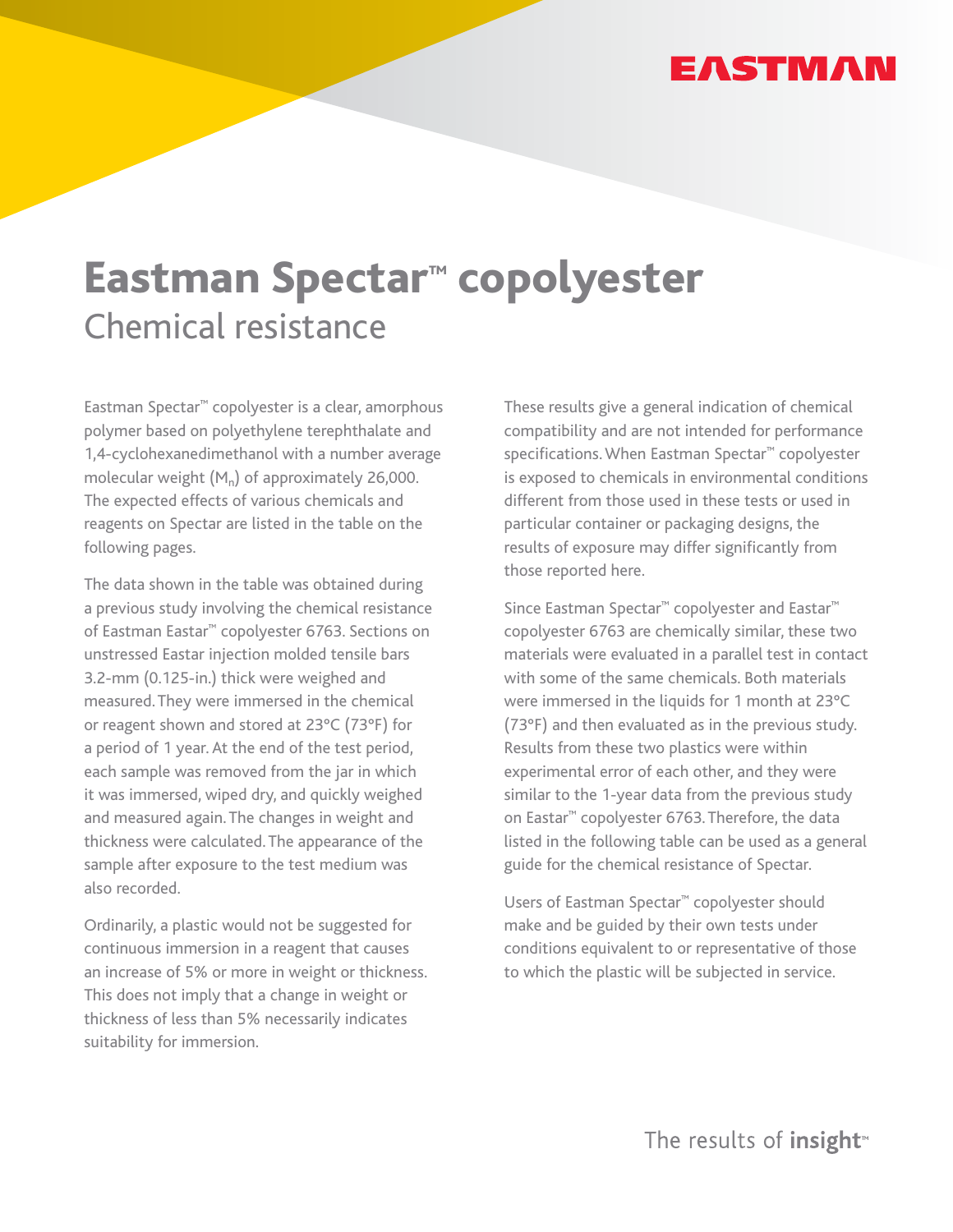| % Change <sup>a</sup>                               |                |                  |                                              |  |
|-----------------------------------------------------|----------------|------------------|----------------------------------------------|--|
| <b>Reagent</b>                                      | Weight         | <b>Thickness</b> | <b>Appearance of plastic after exposure</b>  |  |
| Acetic acid, 5%                                     | <1             | <1               | Very slight yellowing                        |  |
| Acetic acid, conc.                                  | 19             | 18               | Discolored, swollen                          |  |
| Acetone                                             | 16             | 23               | Discolored (brown), swollen, rubberlike      |  |
| Ammonium hydroxide, conc.                           | 229            | 220              | Turned white, outside crumbling off          |  |
| Ammonium hyrdoxide, 10%                             | 4              | 4                | Discolored (pink), surface has blisters      |  |
| Antifreeze, automotive ethylene glycol type         | <1             | <1               | No change                                    |  |
| Benzene                                             | 34             | 43               | Discolored, rubberlike                       |  |
| Brake fluid, DOT 3                                  | $\overline{2}$ | 2                | No change                                    |  |
| <b>Brake fluid</b>                                  | 6              | 6                | Turned yellow, surface attacked, flaking off |  |
| Carbon tetrachloride                                | 27             | 18               | Discolored, swollen                          |  |
| Chromic acid, 40%                                   | <1             | <1               | Slightly discolored                          |  |
| Citric acid, 10%                                    | <1             | < 1              | Slight yellowing                             |  |
| Cottonseed oil                                      | <1             | <1               | Very slight yellowing                        |  |
| Deionized water                                     | <1             | < 1              | Slight yellowing                             |  |
| Detergent, Alconox <sup>™</sup> (0.25%)             | $<$ 1          | < 1              | Slight yellowing                             |  |
| Di(2-ethylhexyl) phthalate                          | <1             | <1               | Very slight yellowing                        |  |
| Dibutyl sebacate                                    | <1             | 1                | Slight yellowing                             |  |
| Diesel fuel                                         | $<$ 1          | 2                | Discolored                                   |  |
| Dimethyl formamide                                  | 22             | 39               | Badly discolored and distorted               |  |
| Ethanol, 50%                                        | < 1            | <1               | Slight yellowing                             |  |
| Ethanol, 100%                                       | < 1            | < 1              | Very slight yellowing                        |  |
| Ethyl acetate                                       | 20             | 24               | Badly discolored and swollen, softened       |  |
| Ethylene dichloride                                 |                |                  | Completely deteriorated after 1 week         |  |
| Gasohol, 10% ethanol                                | 9              | 8                | Cloudy, slight yellowing                     |  |
| Gasohol, 10% methanol                               | 11             | 10               | Cloudy, yellowed                             |  |
| Gasoline, base for gasohol                          | $\,$ 6 $\,$    | 6                | Slight yellowing                             |  |
| Gasoline, premium unleaded                          | $\overline{2}$ | 3                | Discolored                                   |  |
| Gasoline, regular                                   | < 1            | < 1              | Slight yellowing                             |  |
| Gasoline, regular unleaded                          | $\overline{2}$ | $\overline{2}$   | Discolored                                   |  |
| Grease, automotive                                  | < 1            | < 1              | No change                                    |  |
| Hand cleaner, waterless, Jergens <sup>™</sup> SBS30 | <1             | $\overline{2}$   | No change                                    |  |
| Hexane                                              | < 1            | < 1              | Slight yellowing                             |  |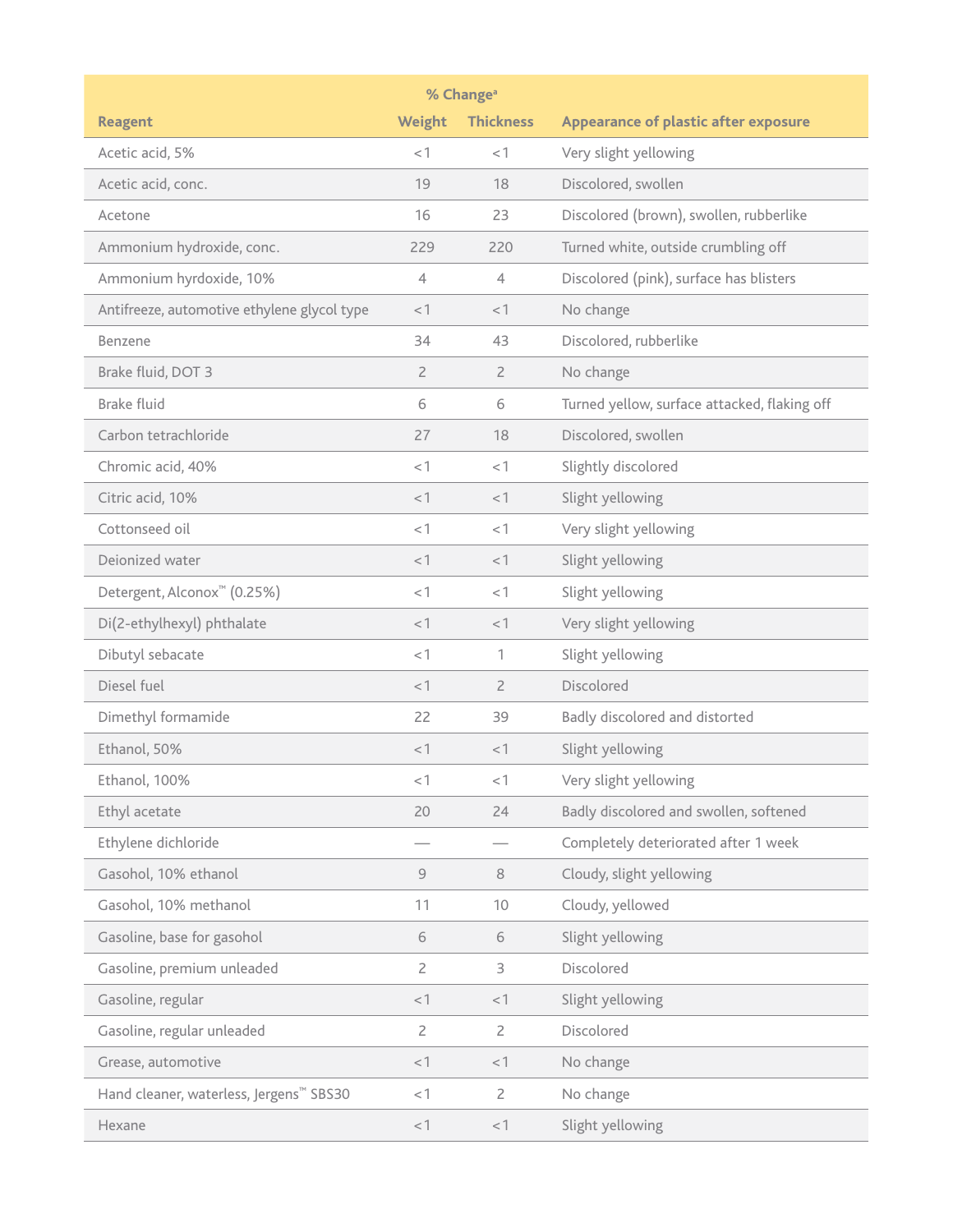| % Change <sup>a</sup>                          |                |                  |                                             |  |
|------------------------------------------------|----------------|------------------|---------------------------------------------|--|
| <b>Reagent</b>                                 | Weight         | <b>Thickness</b> | <b>Appearance of plastic after exposure</b> |  |
| Hydrochloric acid, conc.                       | 1              | < 1              | Badly discolored, blisters under surface    |  |
| Hydrochloric acid, 10%                         | <1             | $<$ 1            | Slight yellowing                            |  |
| Hydrogen peroxide, 3%                          | <1             | <1               | Slight yellowing                            |  |
| Hydrogen peroxide, 28%                         | <1             | < 1              | Slight yellowing                            |  |
| Isooctane                                      | <1             | <1               | Very slight yellowing                       |  |
| Kerosene                                       | <1             | < 1              | Very slight yellowing                       |  |
| Lacquer thinner                                | $\overline{7}$ | 6                | Cloudy, white                               |  |
| Methyl alcohol                                 | <1             | <1               | Very slight yellowing, crazing              |  |
| Mineral oil                                    | < 1            | < 1              | Very slight yellowing                       |  |
| Motor oil                                      | < 1            | <1               | No change                                   |  |
| Nitric acid, conc.                             |                |                  | Completely deteriorated after 1 week        |  |
| Nitric acid, 10%                               | <1             | < 1              | Slight yellowing                            |  |
| Nitric acid, 40%                               | 1              | <1               | Turned white                                |  |
| Oleic acid, 83%                                | <1             | < 1              | Very slight yellowing                       |  |
| Olive oil                                      | < 1            | < 1              | Very slight yellowing                       |  |
| Penetrating oil, Liquid Wrench <sup>™</sup> #1 | 10             | 11               | Discolored                                  |  |
| Phenol, 5%                                     | 13             | 14               | Turned black                                |  |
| Silicone spray lubricant                       | 67             | 34               | White, swollen                              |  |
| Soap solution, 1%                              | <1             | < 1              | Slight yellowing                            |  |
| Sodium carbonate, 2%                           | <1             | < 1              | Slight yellowing                            |  |
| Sodium carbonate, 20%                          | < 1            | $< 1$            | Slight yellowing                            |  |
| Sodium chloride, 10%                           | <1             | $<1$             | Slight yellowing                            |  |
| Sodium hydroxide, 1%                           | <1             | $<\!1$           | Slight yellowing                            |  |
| Sodium hydroxide, 10%                          | $\,8\,$        | 6                | Slight yellowing                            |  |
| Sodium hypochlorite, 3.5%                      | <1             | $< 1$            | Slight yellowing                            |  |
| Sulfuric acid, conc.                           |                |                  | Completely deteriorated after 1 week        |  |
| Sulfuric acid, 3%                              | < 1            | $< 1$            | Slight yellowing                            |  |
| Sulfuric acid, 30%                             | <1             | $< 1$            | Slight yellowing                            |  |
| Tapping oil                                    | < 1            | 1                | No change                                   |  |
| Toluene                                        | 26             | 31               | Turned white, softened                      |  |
| Transformer oil                                | <1             | $< 1$            | Very slight yellowing                       |  |
| Transmission fluid, auto                       | $<1\,$         | $< 1$            | No change                                   |  |

<sup>a</sup> Changes shown are increases unless the figure is preceded by a negative sign.